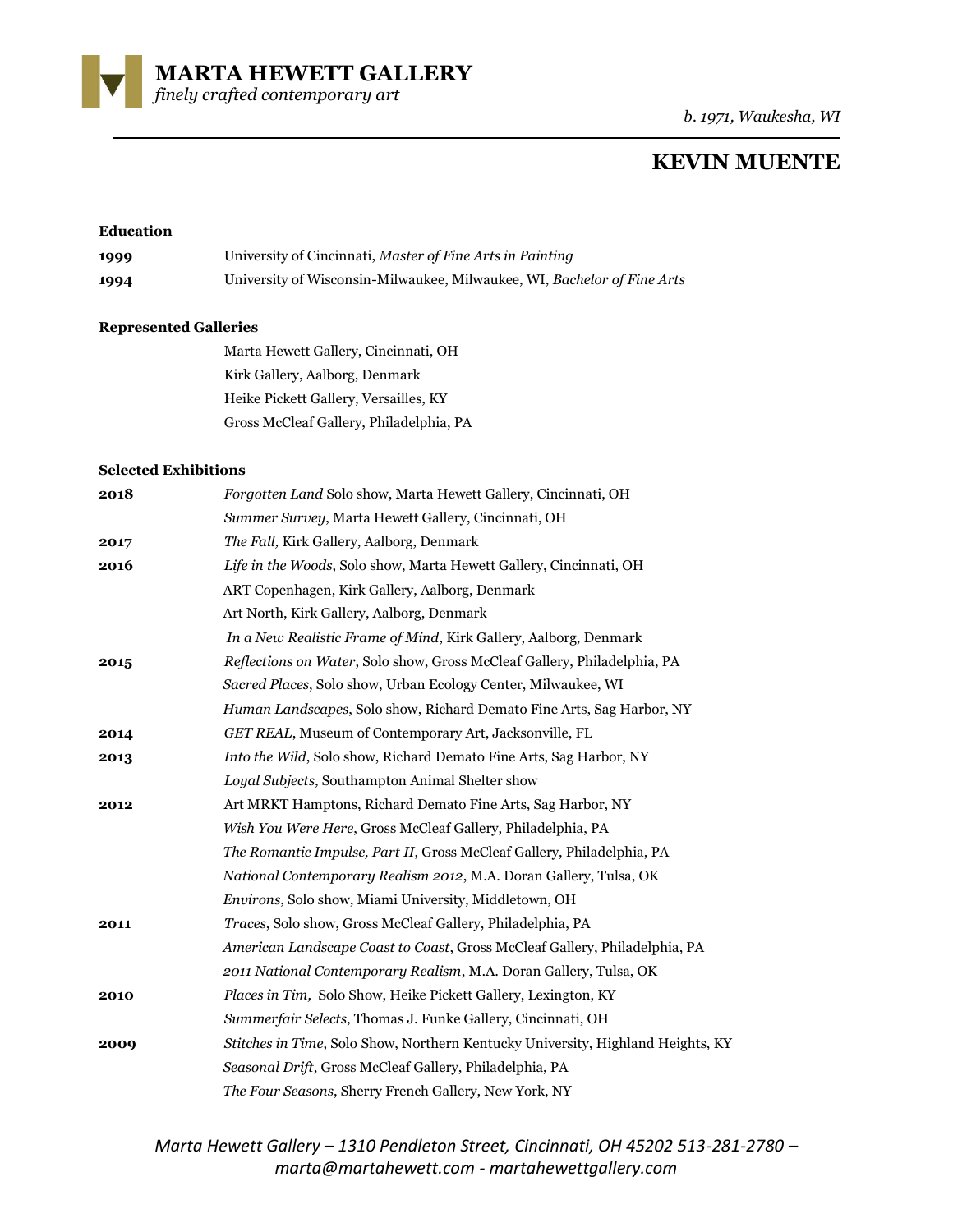| 2008 | Small Sizes-Precious Pieces, Sherry French Gallery, New York, NY                                  |
|------|---------------------------------------------------------------------------------------------------|
|      | I of the Storm, September 5-Oct. 6; Terrain, Solo show, The Collector's Art Group, Cincinnati, OH |
|      | 25th Anniversary show, Heike Pickett Gallery, Versailles, KY                                      |
|      | Group Landscape Show, Gross McCleaf Gallery, Philadelphia, PA                                     |
|      | Beauty Matters, The United Way, Cincinnati, OH                                                    |
|      | Gross McCleaf Gallery, Philadelphia, PA                                                           |
| 2007 | Uncommon Wealth: Al Smith Fellowships, Kentucky Arts Council,                                     |
|      | Traveling Exhibition multiple venues, KY                                                          |
|      | Gross McCleaf Gallery, Philadelphia, PA                                                           |
|      | Invitational Group Show, Heike Pickett Gallery, Versailles, KY                                    |
|      | Yearbook, Heike Pickett Gallery, Versailles, KY                                                   |
|      | Fresh Nine, Gross McCleaf Gallery, Philadelphia, PA                                               |
|      | American Arcadia, Gross McCleaf Gallery, Philadelphia, PA                                         |
| 2006 | Drawn from Life, Manifest Gallery, Walnut Hills, OH                                               |
|      | re:place, be:longing, Rike Gallery, University of Dayton, Dayton OH                               |
|      | Portrait Miniatures-Cincy Style, Cincinnati Art Museum, Cinncinati, OH                            |
|      | Uncommon Wealth: Legacy of the KY Arts Council Fellowships, Lexington Art League,                 |
|      | Lexington, KY.                                                                                    |
| 2005 | Terrestrial Domains, Manifest Gallery, Cincinnati, OH                                             |
|      | 3 person show, Xavier University, Cincinnati, OH                                                  |
| 2004 | Annual art auction, Knoxville Museum of Art, Knoxville, TN                                        |
|      | Solo show, Harding University, Searcy, AR                                                         |
|      | Celebrating Ohio Landscapes Closson's, Cincinnati, OH                                             |
| 2003 | Solo show, The Carnegie Art Center, Covington, KY                                                 |
|      | Group show, Non objective to objective, Closson's, Cincinnati, OH                                 |
|      | Four Person show, Curator: Steven Vincent Clark, Rookwood Tower, Cincinnati, OH                   |
|      | Solo show, Northern Kentucky University, Highland Heights, KY                                     |
| 2002 | Holiday Showcase Exhibition, Art Institute and Gallery, Salisbury, MD                             |
|      | Three-person show, New Horizons, Malton Gallery, Cincinnati, OH,                                  |
| 2001 | Missouri Theater, St. Joseph, Missouri, Solo show, Missouri Theater, St. Joseph, MO               |
| 2000 | From Where We Stand, Group show, Katherine E. Nash Gallery, University of Minnesota,              |
|      | Minneapolis, MN                                                                                   |
|      |                                                                                                   |

# **Juried Exhibitions**

| 2012 | Through Your Eyes: National Park Service Artists-in-Residence                    |
|------|----------------------------------------------------------------------------------|
|      | Online at nps.gov                                                                |
| 2011 | "State of Drawing," Georgetown College, Georgetown, KY                           |
| 2009 | Paint in the Parks 100, Traveling Exhibition and Catalog                         |
| 2006 | "Continuum 5(0)" Peck School of Visual Arts, UWM, Milwaukee, WI                  |
|      | Gross McCleaf Gallery, Philadelphia, PA                                          |
| 2005 | "Kentucky Water", Adkins Gallery, Morehead State University, Kentucky            |
| 2004 | "Fish Follies", Cordova Historical Museum, Cordova, Alaska. Juror: Rie Munoz     |
| 2003 | "7th Annual Juried Art Exhibit", Arts on Main, Shelbyville, KY. Juror: Cal Kowal |
|      | "2nd National Juried Exhibit" Art Source Gallery, Boise, ID                      |
| 2002 | "Drawing from Perception," Wright State University. Juror: Graham Nickson        |

*Marta Hewett Gallery – 1310 Pendleton Street, Cincinnati, OH 45202 513-281-2780 – marta@martahewett.com - martahewettgallery.com*